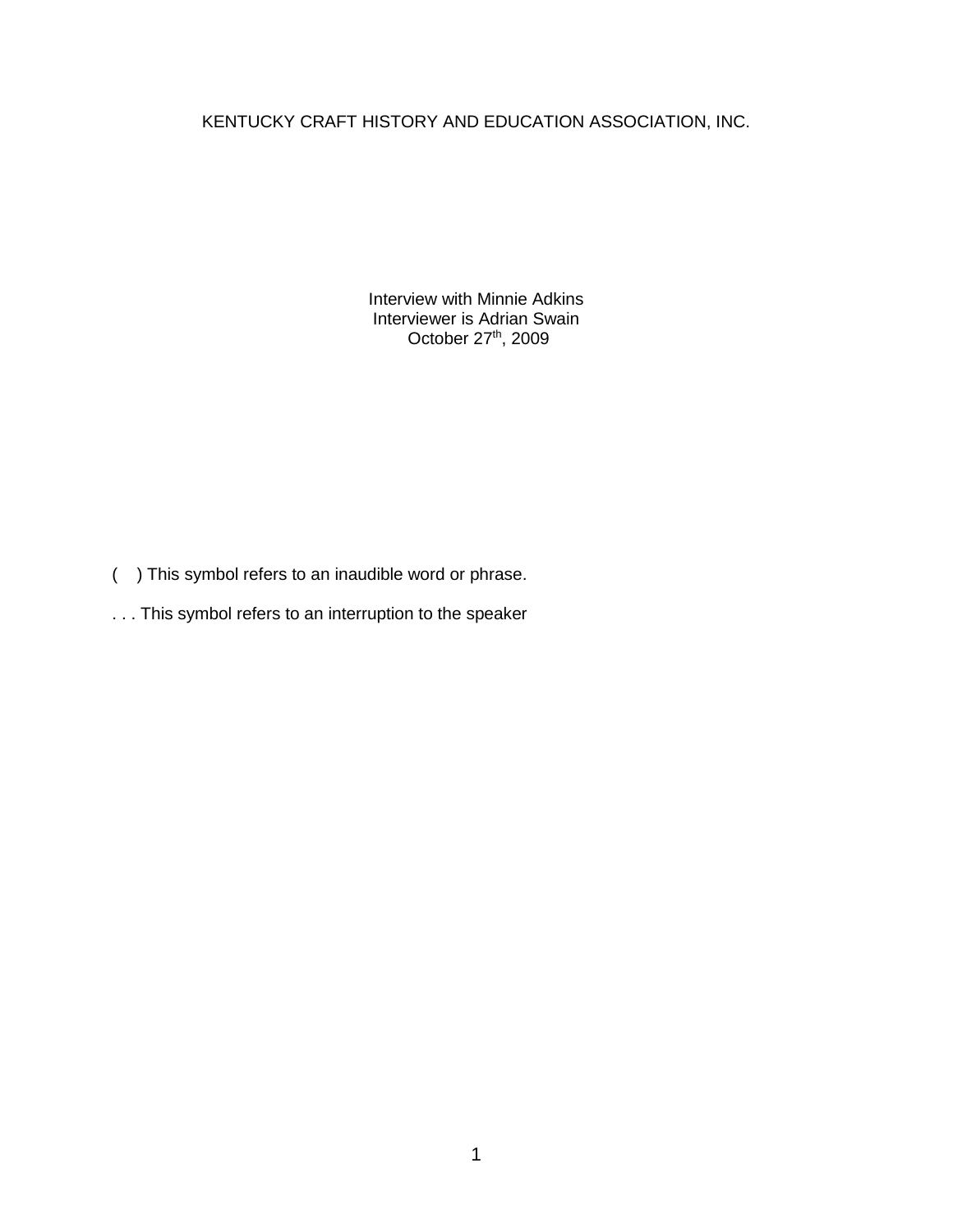Swain: . . . at the Kentucky Folk Art Center at Morehead State University in Northern Kentucky on October 27<sup>th</sup>, 2009 for the Kentucky Craft History and Education Association. In a sentence, describe the type of work that you do.

Adkins: Well, I'm a self-taught wood carver, I guess...

Swain: When and where were you born?

Adkins: I was born in Isonville, Kentucky March 13<sup>th</sup>, 1934.

Swain: Describe your childhood and family background.

Adkins: Well, we grew up in a productive neighborhood. If you wanted to make your own garden and your own vegetables and we had not many toys to play with and stuff like that so I learned at an early age that I could make things like sling shots and pop guns to enjoy playing with.

Swain: Discuss your early education and any career choices other than art.

Adkins: I completed the ninth grade and I never had any desire for school or education and I know now how important it is, but as for myself, my life has been satisfying.

Swain: What motivated your interest in your craft?

Adkins: When I first took interest in making and selling things, I had seen Adrian Swain's shop and the things that he had and I told him I could make the kind of stuff he was selling and he said he'd like to see my stuff and that's really what made me get interested in what I was doing, what I had done all my life.

Swain: Have you worked in any other media besides wood?

Adkins: With my cousin, I do pottery. She does the pots and I decorate them with my designs. So I've done pottery and I do quilting. And we have designed coverlets. And then I even designed . . . at Pilgrim Glass Company, I designed a cameo glass bare vase.

Swain: You've painted too, am I correct?

Adkins: Yea, I do paintings.

Swain: How were you trained in your art?

Adkins: I just did what I enjoyed doing and I've always said that folk art is the art that comes from the heart.

Swain: Were there any significant teachers or experiences that contributed to the type of work you're now doing?

Adkins: The only thing, when I first started, I was making very small pieces and after I got to selling my work, then my husband, Garland, got interested in what I was doing and we found out the bigger the piece, the higher the price, so that's how we enlarged into bigger stuff.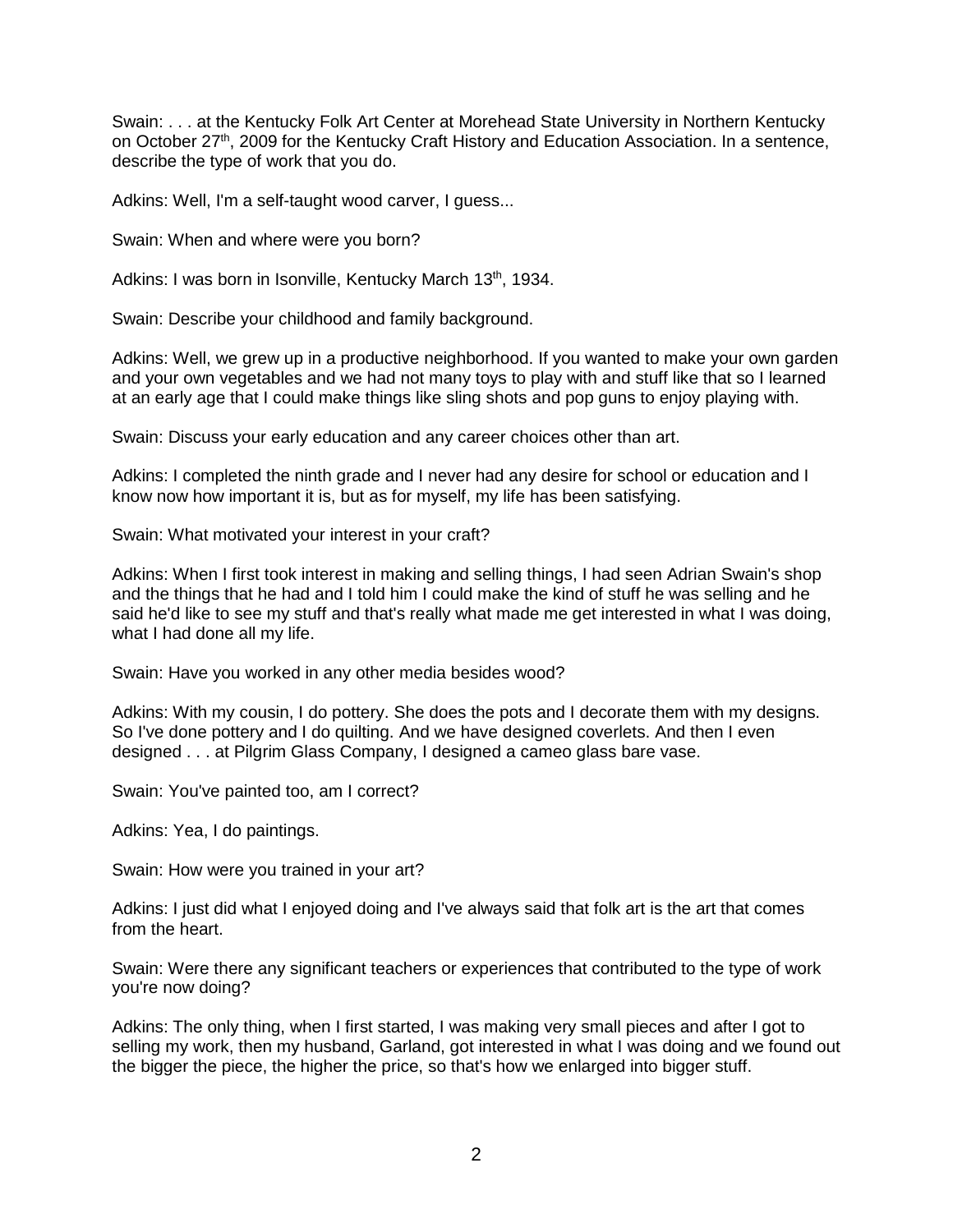Swain: Did you apprentice with anyone or work in anyone else's studio before you set up on your own?

Adkins: No.

Swain: How much of your current approach has been a result of exploration by you and how much of other's contributed to your knowledge?

Adkins: Well, without the people that have helped me in the folk art, I wouldn't be where I'm at because they've sent books and like the Folk Art Center we have here at Morehead, it has helped everybody. And I've tried to reach out and help people, which I hope I have.

Swain: Have you had any continuing education experiences? Workshops or a week or two in any sort of specialized institution?

Adkins: No.

Swain: Have you traveled in this country or internationally and what impact has it had on your life and work?

Adkins: No, I've not traveled any. I guess the farthest way I've been was down to the Owensboro Museum of Fine Art and I really enjoyed the exhibit they had there and the things we did there. And I have done schools all over Kentucky with Mike Norris, the one that I made the Blue Rooster book with. And we used to travel a whole lot to the different schools and stuff, but I've not been out of range.

Swain: Does the function of objects, play a part in your work?

Adkins: No.

Swain: Does your work contain any sort of message? About gender or race or ethnicity? Spirituality, humor, environmental or political or anything else?

Adkins: I have made some Noah's Ark and I like to make religious pictures and, you know, use scripture so I enjoy doing that.

Swain: What about humor?

Adkins: Oh, yes. I love a good laugh in my artwork and I enjoy making people laugh.

Swain: Can you give some examples of pieces that you've made that . . .

Adkins: Well, like the radio that's here at the Folk Art Center. The way I decorated it and stuff, and on top of it is supposed to be a self-portrait of Garland and myself and it said, "Did you know Garland and Minnie is on the radio?" And there they stand. So I thought that was good and another one was a ( ) and Garland and Minnie was sitting on, they're called boughs on the yolk, and it said, "Garland and Minnie are so funny. One lacks art and one lacks money".

Swain: What are the major influences on the content of your work? The subject?

Adkins: I don't really know.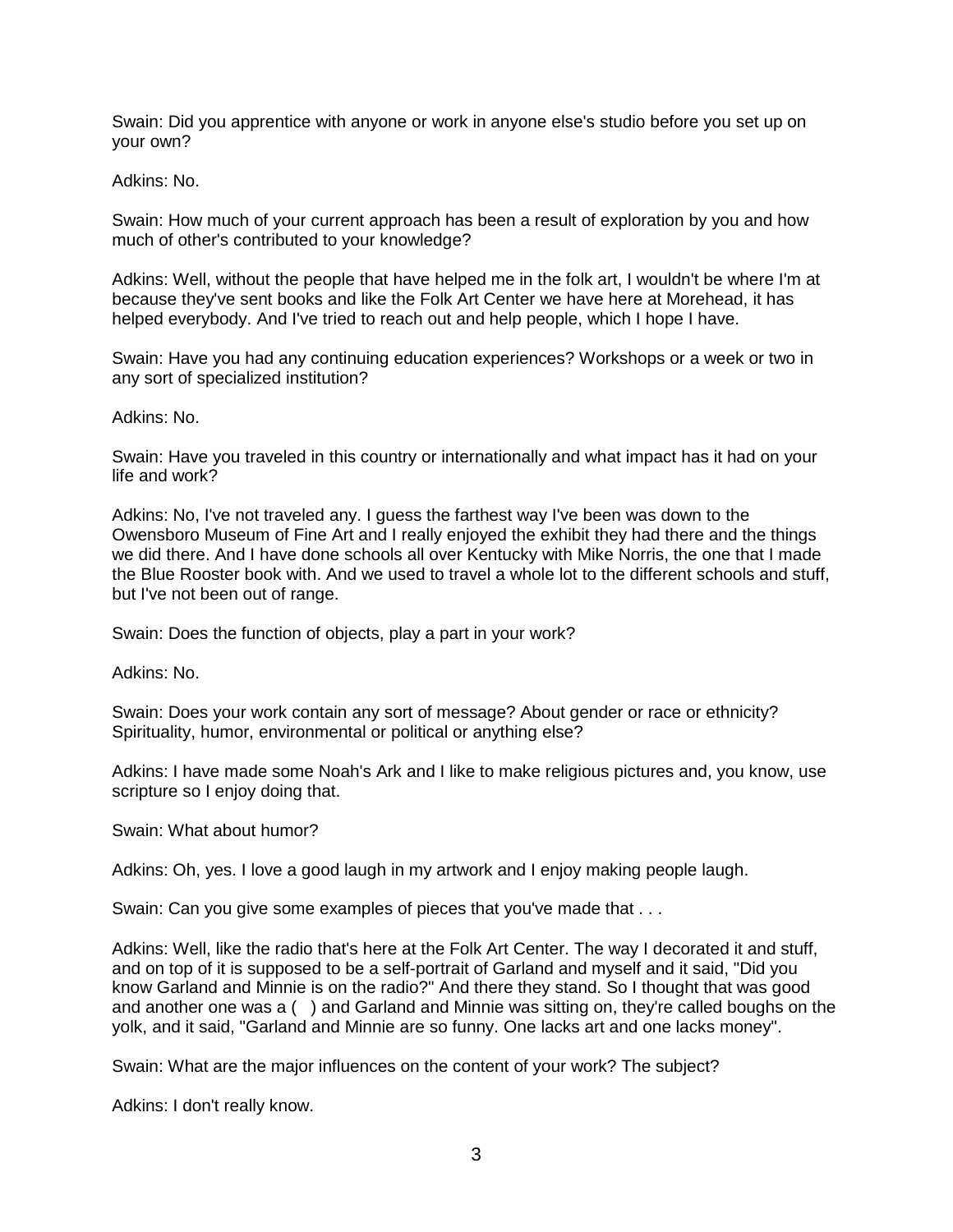Swain: Has the content of work changed over time?

Adkins: Yes. It's changed quite a lot because we don't leave all the knife marks and stuff, now we sand them out and our work is more refined than it was in the beginning. We have better equipment to work with.

Swain: Describe your studio or your workshop.

Adkins: Now or then? I'm working in my lounge chair now in front of my fireplace. I spread a towel over my lap and I go to work. But I've got a workshop and it's got an air conditioner and a heating system and a telephone, so what more do you need? And a band saw and...

Swain: Which, it goes on to the next questions which is describe your working process and how it's changed over time.

Adkins: Well, I'll tell you what I'm really doing now as opposed to when I used to work with Garland and myself, Mack, my son, has a workshop in his home and when I work serious, I go over to his workshop and he and I work together and I hand down what I'm doing to Mack, my son and to my grandson. Because they're both involved in what I'm doing.

Swain: What about early on when you first set yourself up in your studio or workspace?

Adkins: My studio was a hatchet and a pocketknife and I had no band saw or nothing like that to work with.

Swain: Do you work alone or when others?

Adkins: I love working with people, but most of the time I work by myself or with my son and my grandson. I work with him.

Swain: Do you use any unusual techniques?

Adkins: Not really, I don't think.

Swain: Have you involved unique processes working in your craft? Is there anything that you do that is unique to you in the way that you work?

Adkins: Not really.

Swain: What tools do you use?

Adkins: A pocketknife is mostly my main tool.

Swain: How and approximately when did you acquire your knife? Do you use up . . .

Adkins: As far back as I can remember, my father gave me a pocketknife when I was a little bitty girl and I began to whittle then, because I didn't like dolls and girl toys to play with, but I loved the pocketknife.

Swain: And you've replaced those over the years.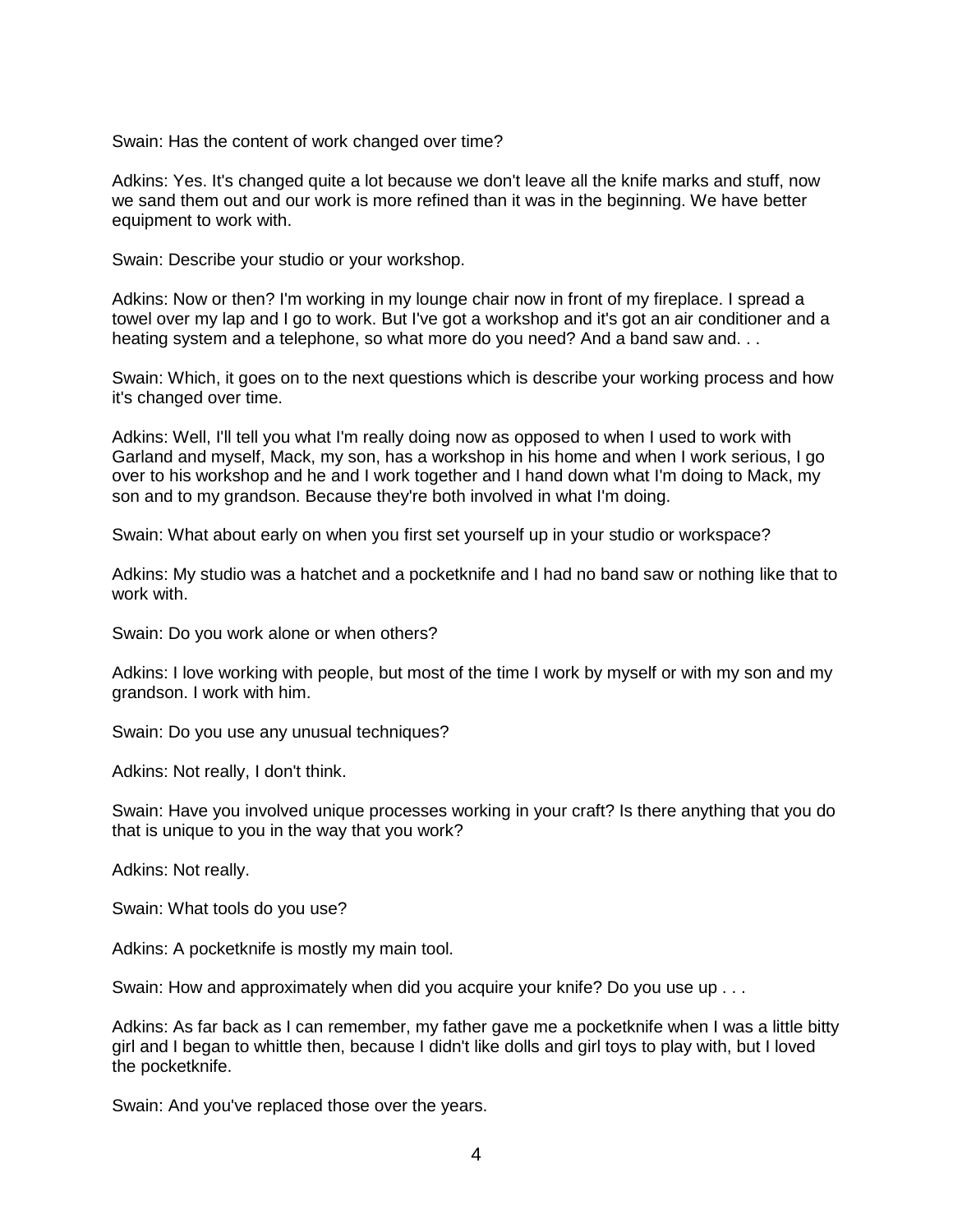Adkins: Yea.

Swain: How many knives have you been through?

Adkins: A lot of them. A lot of them.

Swain: What impact has technology had on your work and working process?

Adkins: What do you mean?

Swain: Well, I think what this really means is computer technology.

Adkins: I've got a computer and I learned to draw pictures on the computer, but that's interesting.

Swain: Does that influence your work?

Adkins: No.

Swain: Describe the development of your career as an artist. Think back and think forward and how it started and how it has changed over the years.

Adkins: Well, in the beginning it was all about making money and selling stuff. And now, I have been involved in it so many years, that I mean, I can't imagine life without being able to do it, so I don't look forward to the day when I can't do it.

Swain: Where do you exhibit your work?

Adkins: It's been shown like in the Huntington Museum, at the Folk Art Center and Owensboro and different museums, but my grandson goes to Folk Fest in Atlanta once a year. So that's really good. This makes four years he's been.

Swain: That's a good experience.

Adkins: Yea. And I'm hoping to go next year.

Swain: Do you do commissions.

Adkins: No. I don't even like to take orders. I just like to make stuff and then when somebody calls, if I've got it, then I, you know, let them have it.

Swain: Have you exhibited at fairs?

Adkins: Oh, yes. I guess. Let's see. Like county fairs and stuff like that or?

Swain: Any kind of fair. For example, I know you started your own fair, didn't you? A Day in the Country. Do you want to talk about that?

Adkins: Well, you and I together started that. If you'll remember, it was one little occasion and you brought the watermelon and I was doing the cooking and so we had a small group for the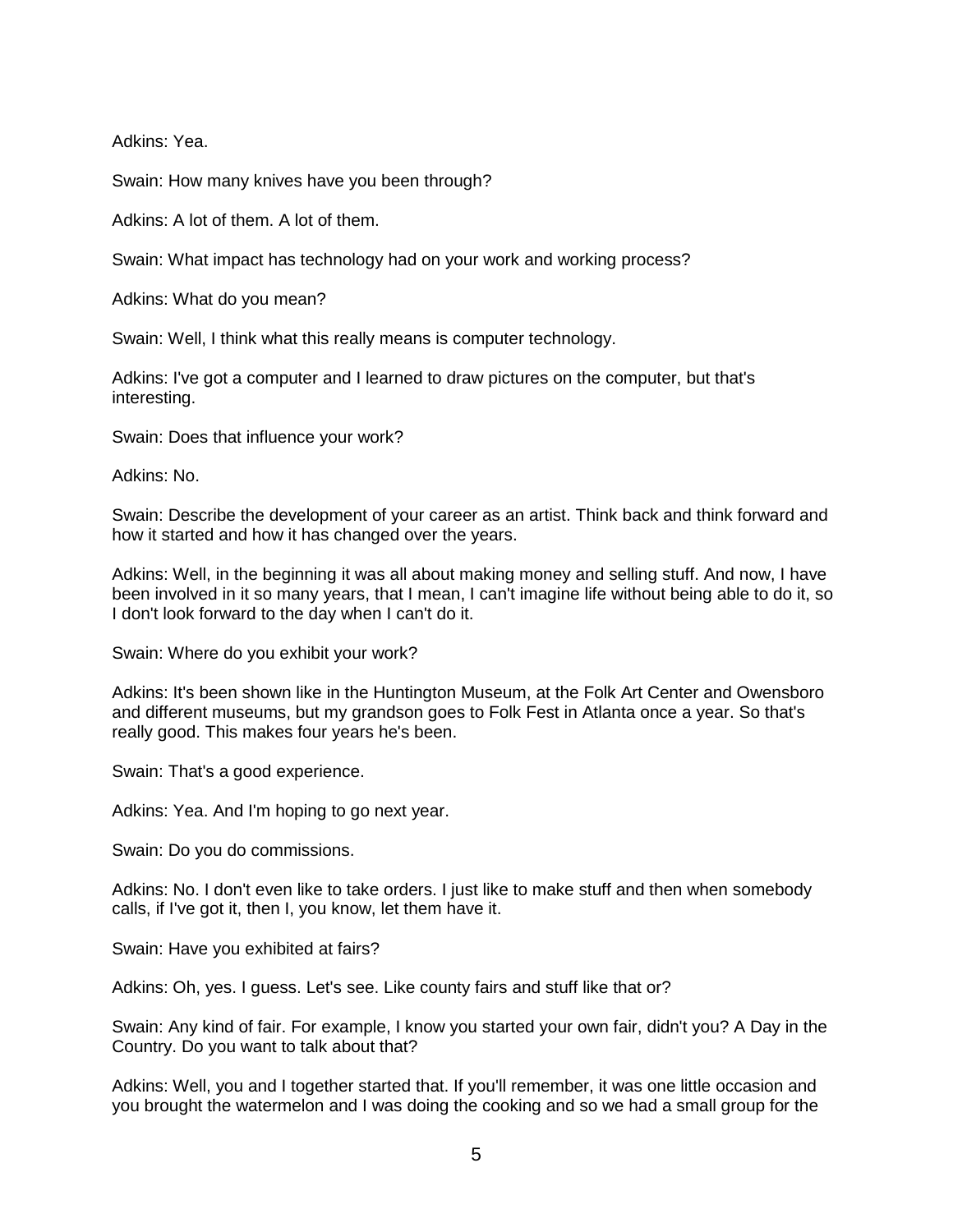first one and then it did develop into more than I could handle and I was proud to have Morehead take it over and I said, "I feel like it will prosper and grow here at Morehead after I'm not around to be a part of it".

Swain: Can you describe A Day in the Country like it used to be when it was out at your house?

Adkins: It was hot and sweaty and lots of sweat bees and a big crowd and everybody having fun and everybody loved it, but we were younger then.

Swain: Were there a lot of artists?

Adkins: Oh, yes. Yes there were plenty of artists and craftspeople too.

Swain: Were there people there to buy?

Adkins: Yea.

Swain: And would people come from quite a distance?

Adkins: Yea, we've had them from ( ) from California used to come. From all over different states. There were lots of people coming. But it got more than I could handle out at my place and I am so thankful when I got to A Day in the Country to know that I have been a part of it.

Swain: How else do you promote and sell your work? Or does it sell itself?

Adkins: I don't promote it. It promotes itself, I guess.

Swain: So, are you saying that people basically come to you.

Adkins: Call me up.

Swain: Rather than you having to sell you work, take your work somewhere else.

Adkins: Yea.

Swain: What recognition have you got for your work?

Adkins: I won the Governor's Award and I won an award called Jane Norton Award, that was a big honor and Mikhail Baryshnikov and danced in live ballet that night. So that was a big thing and I was the first person that ever won the Jane Norton Award. So that was big in itself, wasn't it? Now they give it every year. The Norton Center had been there, as I understood it, twenty years and I was the first person that ever won that award.

Swain: What about National Awards? I think I'm correct in saying that you received an award from the Folk Art Society of America?

Adkins: Yes and they were presenting it in New Orleans and Adrian Swain went down and got it for me because I wouldn't fly or wouldn't go. (Laughter, Adkins)

Swain: Do you belong to any craft or art organizations in Kentucky?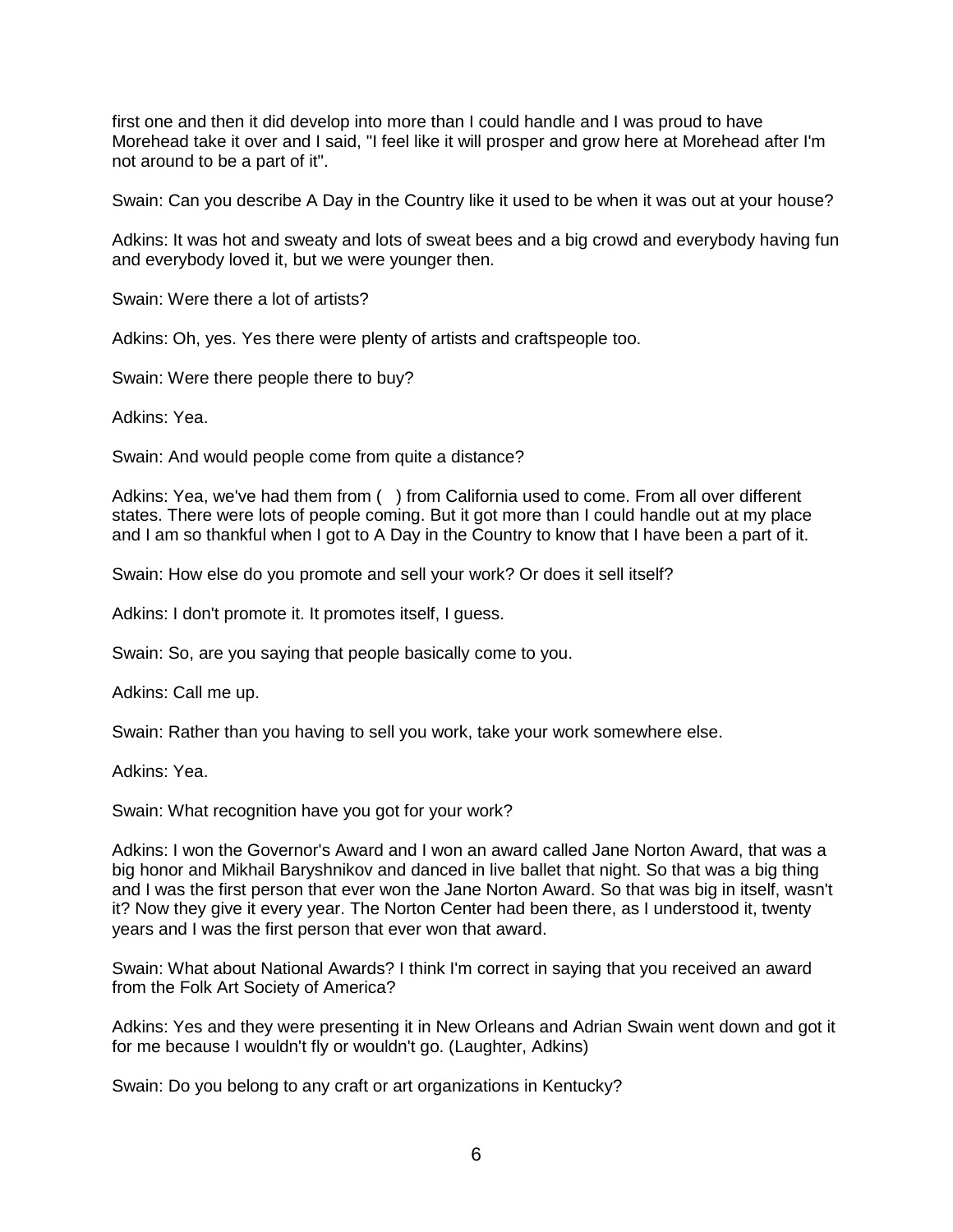Adkins: We've got a little arts center up at Isonville, Kentucky where we mostly just have fun when we go and take stuff to eat and we have it in our elementary school now.

Swain: Has being a part of that organization been important to your development as an artist?

Adkins: It is real good. We plan things. I made a basket. I wove a basket from being a part of it. We plan different things, you know. It's real good.

Swain: Have you taken any leadership roles in organizations?

Adkins: No.

Swain: What services provided by agencies or institutions or organizations have you participated in? Or have you?

Adkins: I won the Al Smith Fellowship Award. \$1000 one time, which at the time was a great benefit to me. It was back when I was, you know, really needing it and I have always treasured that.

Swain: Do you subscribe to any periodicals or magazines for your crafts or your art?

Adkins: The Folk Art Society of America, I get it. I guess that's about the only one.

Swain: Are you involved in teaching or writing or other activities directly related to your craft?

Adkins: No, but I've written a little book called Bloom Where You're Planted and I made 500 of them and I don't even have one now to give to my great grand babies.

Swain: Has your family been supportive or involved in your work?

Adkins: Oh, yes.

Swain: Is there anything else you'd like to tell us about, about your work and your experiences as an artist? What it's meant to you?

Adkins: After Garland was gone, my first husband, after 46 years, I didn't think I'd ever be able to do anything else, but my grandson encouraged me and said, "Mamaw, we've got to go on. You've got to keep going". And this man called me up on the telephone and his name was Herman Peters and he wanted to come down and see my work. He lived in Minford Ohio and when he came down to see my work, I saw he wasn't interested in my work, he was interested in who was making the work. And I told him, I wasn't interested in the man and sent him on his way, but he kept calling me and anyhow, we ended up husband and wife and he told me anything I could make out of wood, he could make out of iron and I said, "But, prove it". So he's got iron roosters and horses and foxes and stuff scattered all over the United States. So it was a joy. I had almost 9 years of happiness with Herman, so I treasured that.

Swain: Is there anything else you'd like to share with us?

Adkins: Not that I can think of.

Swain: Thank you very much. I really appreciate it.